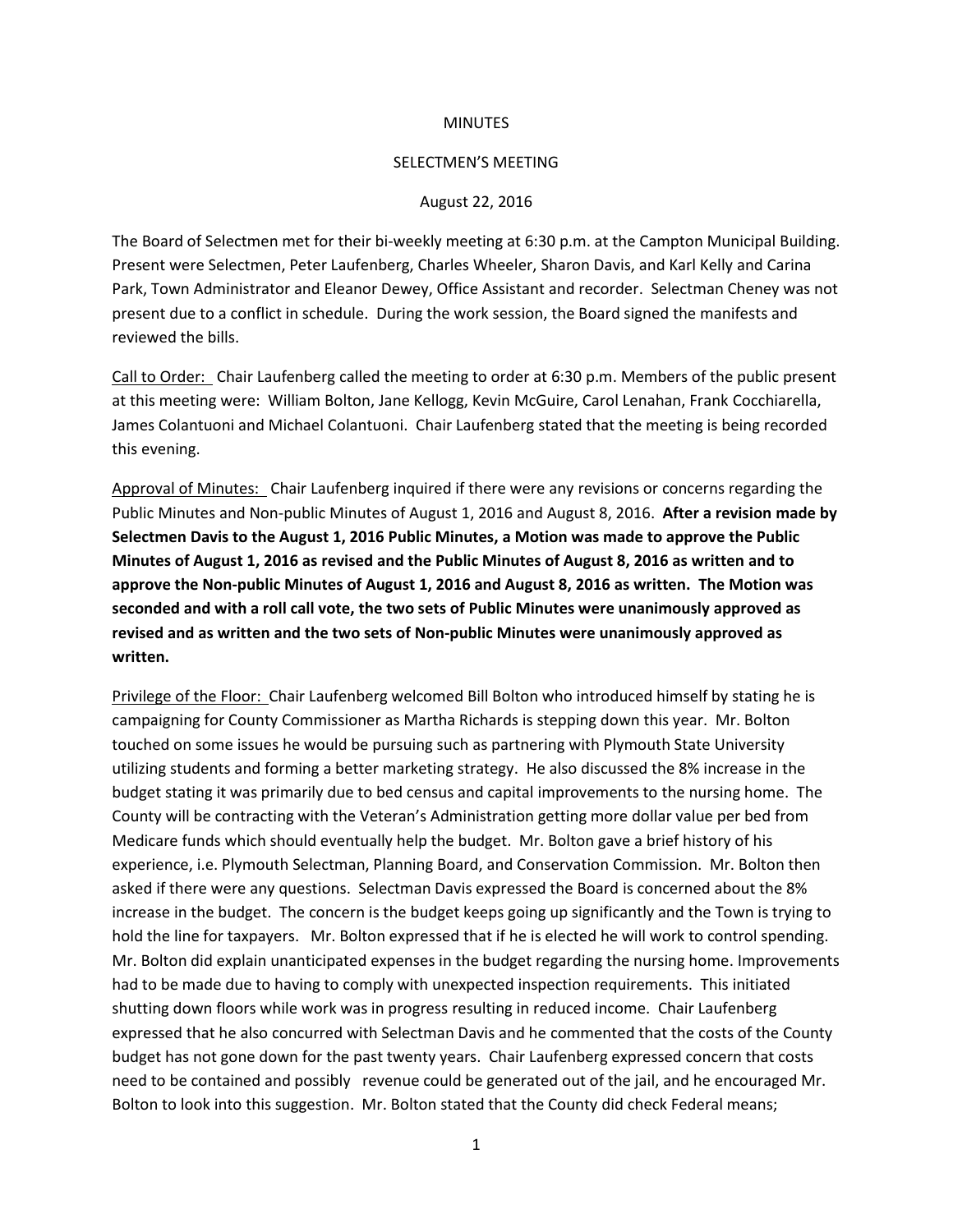however, it was found that not enough revenue would not be generated from such a project due to extensive Federal regulations. Chair Laufenberg expressed looking beyond Federal means and wanted Mr. Bolton to perhaps think about the suggestions. Discussion also ensued on the County Farm. Mr. Bolton felt the farm probably costs more than it produces; however, it is difficult to calculate cost. Selectman Davis suggested the possibility of leasing the farm out. There being no further questions, the Board thanked Mr. Bolton for coming and wished him the best of luck with his campaign.

### New Business:

Livermore Falls Update. Chair Laufenberg called on Jane Kellogg who explained she feels she is not necessarily representing Campton Conservation Commission, but the Town and Friends of the Pemi regarding the Livermore Falls project. Ms. Kellogg informed the Board that last month the dedication of the new parking lot was held and she stated that she was the only Campton resident present at the ceremony and that was very disappointing to her. Ms. Kellogg explained that she is here this evening to encourage Town participation. Ms. Kellogg expressed concern that the Town of Campton has not "embraced" Livermore Falls and, in turn, has not recognized that Livermore Falls is a great asset to our Town. She indicated the West side of the Falls is still "a mess", and it is owned by the State; however the State expressed a willingness to move forward with this project, but community support is key, and without support, progress will not be made. Ms. Kellogg informed the Board that support could be in the form of attendance at meetings with the State, not only residents but Town officials. It was acknowledged that the meetings are usually held at noon time which doesn't make it convenient for working individuals to attend. Discussion also ensued regarding the charge for parking by the State. Ms. Kellogg explained that the charge is for general maintenance and their staffing. Selectman Davis expressed that perhaps a no parking charge for Town residents be looked into and Ms. Kellogg indicated that this might not be a closed issue, but expressed that this is where participation would be helpful to get benefits and issues ironed out. Discussion ensued regarding the fact that the Campton side of the Falls has ledge areas making it unsafe and that will always be an issue. Frank Cocchiarella, a member of the public present this evening, expressed his support for the project and felt the importance of the Town being a "player" in the project. Ms. Kellogg empathized that local support has been the driving factor for the State to continue with the project. The next meeting is scheduled for September 14, 2016, at the RMI office, generally at noontime. Selectman Wheeler and Chair Laufenberg acknowledged that they would try to make the next meeting.

Ms. Kellogg informed the Board that she has on hand this evening a booklet of the Natural Resources for 2016 for the Town of Campton (prepared by Campton Conservation Commission members and volunteers) which she will leave with Carina. The Board thanked Ms. Kellogg for the booklet and update.

Campton-Thornton Transfer Station – Potential Addition Update. Chair Laufenberg called on Kevin McGuire, Campton-Thornton Transfer Station Manager. Mr. McGuire distributed to the Board the architects update. The estimated project, if a new well, new septic and misc. site work is needed is projected at \$319,811.68. It was confirmed that the total amount Campton has in reserve at this time is approximately \$102,000.00. The Town of Campton is short for the Town's contribution at present. Chair Laufenberg inquired if Thornton has their portion available? Mr. McGuire did not know the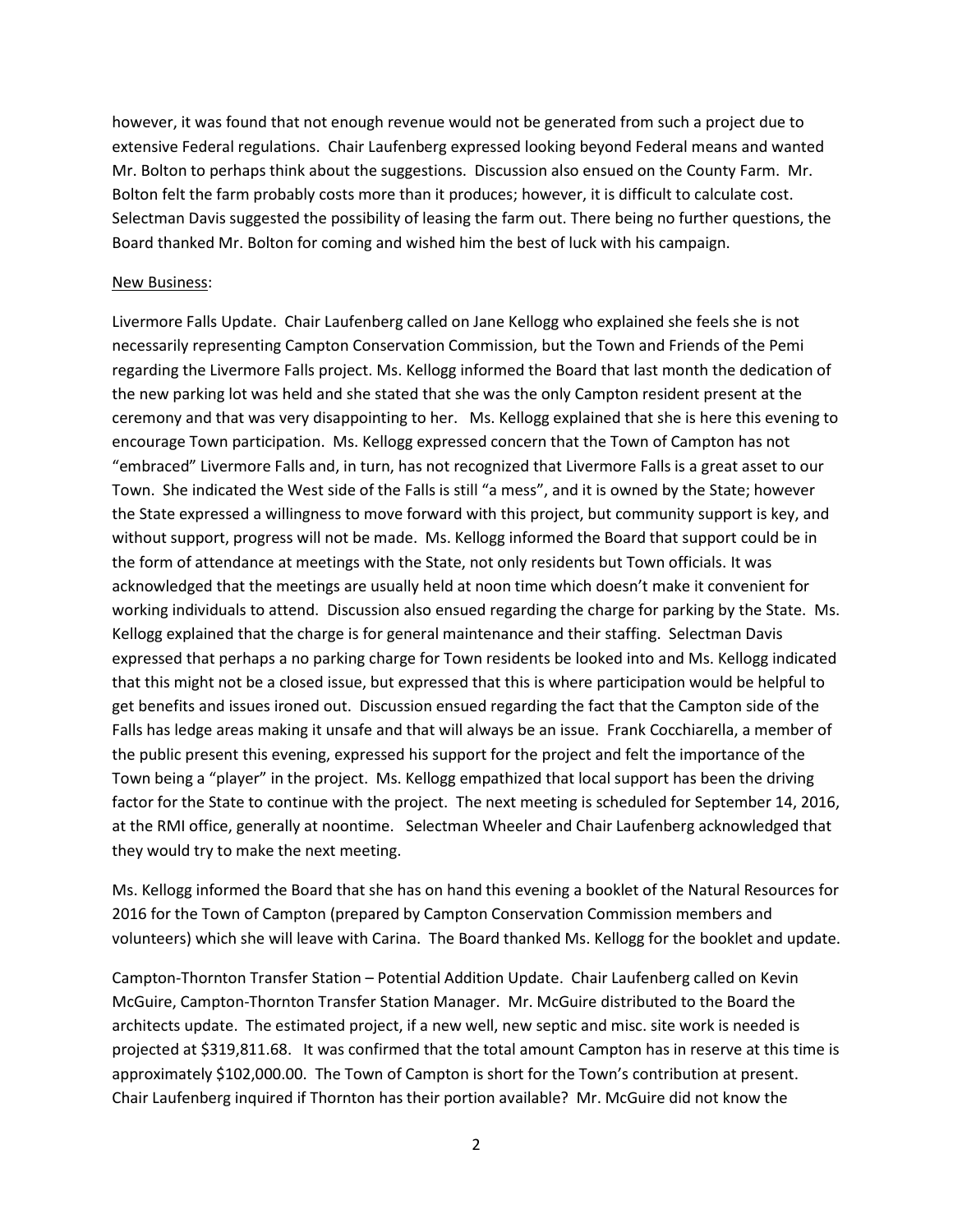answer. He explained that Thornton's portion is approximately \$140,000.00 and they are fine with that figure. Mr. McGuire indicated that the roof on the old building needs to be replaced also. The figure does not include the roof repairs. After further discussion, it was agreed a joint meeting be scheduled with the Town of Thornton. Carina will arrange the joint meeting with Tammie Beaulieu, Thornton Town Administrator for some time in September or early October. The Board thanked Mr. McGuire for the heads up.

Central NH Chamber of Commerce (CNHCC) – Deed Restriction and Board Objectives. Frank Coccchiarella indicated he was at this meeting on behalf of the CNHCC, Exit 28 Visitor Center. He informed the Board that he has been hired as the Part-time Executive Director. He has been open Thursday, Friday and Saturday. He explained that he just wanted to come in and say hi and expressed that he wants to see the Center continue to thrive and stay open. The Board expressed the same desires. Mr. Cocchiarella expressed support is needed from the community and the Town in order to make it happen. After further discussion it was his suggestion that possibly a small portion of surrounding Towns' Rooms and Meals Taxes could be contributed to help support the cost of running the Center. Frank confirmed the building is still for sale and also confirmed that the prospective buyers are interested in keeping the Center open. He mentioned prospective buyers have expressed an interest in partnering a Ray Burton Legacy, and some ideas have been brought to the table for discussion. Selectman Wheeler and Selectman Davis expressed how important the Center is to the Town and the Board will be anxious to hear the new ideas coming forward to make it work.

Carina stated that she contacted Town counsel regarding the contingency language on the Chamber of Commerce Building. At present, Town counsel's opinion is that the restriction in the deed does not do what the Town intended. Carina stated she also reached out to Attorney Crean on the matter and at present he is having a hard time locating any information on the issue.

Tax Deeded Property Auction: Carina indicated she will have the right to repurchase letters ready for signature tomorrow and she will inform the Board members when they are ready. In the meantime, she needed to know if the Board would like to proceed with a public auction versus a sealed bid opening, or both, if the property in question is repurchased before the date of sale. The Board agreed to proceed with letters and presented questions to present to the auctioneer pertaining to cancellation or postponement. Carina will get back to the Board on his response.

## Privilege of the Floor:

Chair Laufenberg revised the order of the agenda and called on Carol Lenahan to further discuss the lighting on the new sign. Mrs. Lenahan presented an extensive presentation on reasons why to move forward with the lighting quote from Mr. Qualters vs. solar. Mrs. Lenahan reminded the Board that no taxpayers' funds were expended for this whole sign project, even though it was primarily designed for their benefit. Lastly, Mrs. Lenahan stated that she also contacted Mary Durgin regarding the funding from the George Durgin Fund, and Ms. Durgin was very much in favor of the lighting project. **Selectman Davis then made a Motion to go forward with the \$1,200.00 lighting sign project and the**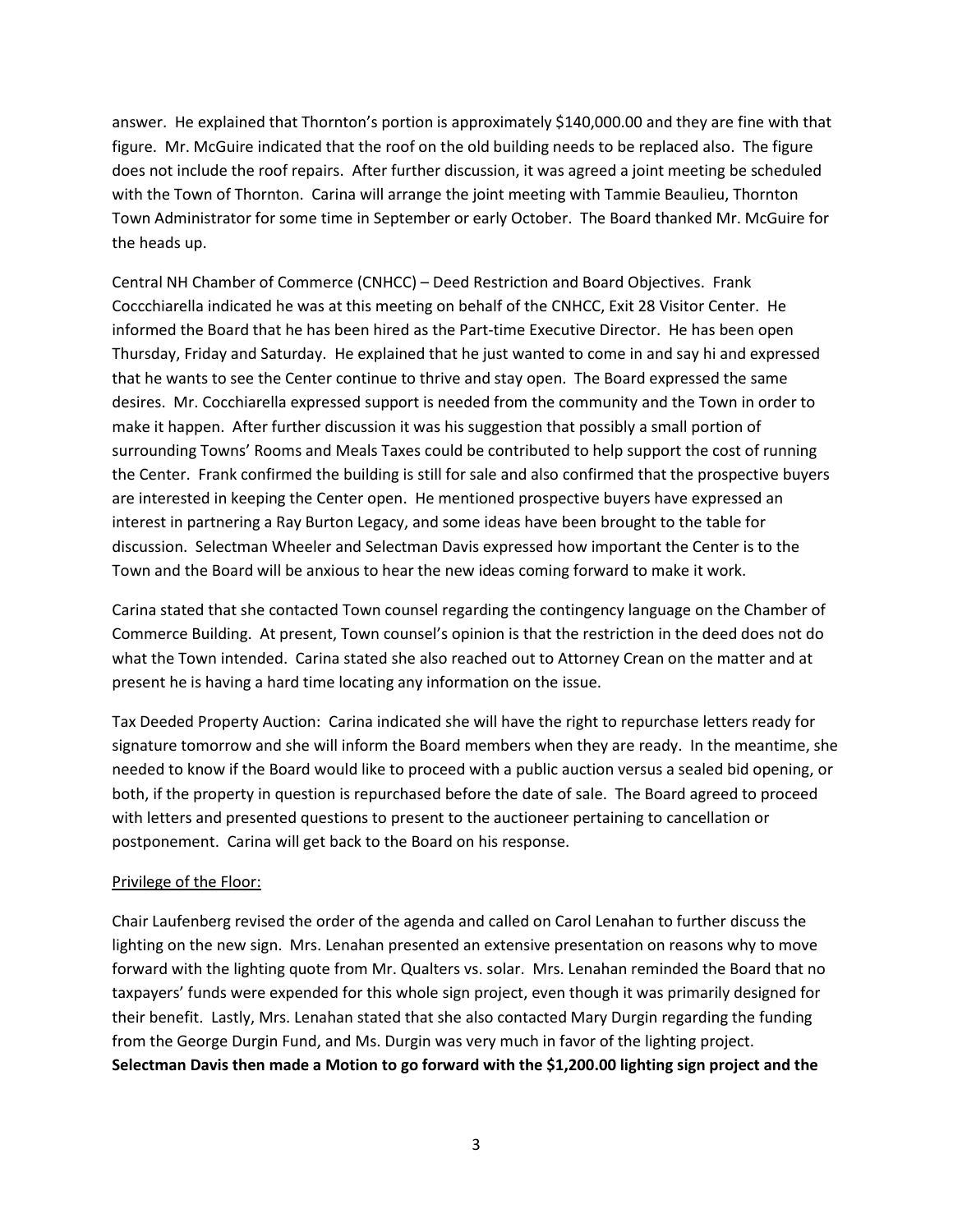# **funds to be disbursed from the Durgin Fund. The Motion was seconded and with a roll call vote: the Motion was approved by majority vote.**

Selectman Wheeler commented that the fact that Mary Durgin approved of the lighting (even though her approval was not necessary) carried a lot of weight with him. There were no other comments brought forth.

Non Public Session under RSA 91-A: 3, II (a-i) regarding Tax Agreements. Chair Laufenberg indicated that he was going to jump to Non-Public Session and called for a Motion. The Motion was made and seconded and with a roll call vote: Selectman Laufenberg –aye, Selectman Wheeler – aye, Selectman Davis – aye, Selectman Kelly – aye, the Board went into Non-Public Session at 7:50 p.m. The Board came out of Non-Public Session at 8:00 p.m.

## New Business:

NHMA Legislative Policy Conference – Carina explained that the conference is now scheduled for September 23, 2016 and the Board needs to designate the Town's representative, as well as come together to decide how to vote on items that will be addressed at the conference. Carina informed the Board that she emailed the items to the Board and also the Board has the list in their packet this evening. Carina suggested the Board vote on the items individually and provide her with their votes. She will then put the individual votes in spreadsheet format to be reviewed at the next meeting. Selectman Davis volunteered to be the Town's representative. Chair Laufenberg also stated that he was interested in attending. It was then agreed that Chair Laufenberg will attend, and Selectman Davis will be his backup if he cannot attend.

FMLA Policy Revision: Carina provided two possible options. One provided by Town Counsel and another used by a local surrounding Town. Carina suggested adopting a policy to go into the present Personnel Policy for the time being. After discussion, it was agreed to approve the policy that Town Counsel, Gardner, Fulton & Waugh provided. **Selectman Davis made a Motion to approve the FMLA Policy recommended by Town Counsel. The Motion was seconded by Selectman Wheeler and with a roll call vote: Selectman Laufenberg – aye, Selectman Wheeler – aye, Selectman Davis – aye and Selectman Kelly – aye, the Motion was unanimously approved.** 

## Correspondence:

Carina stated that the Agreement that was signed at the last meeting regarding the Campton/Thornton Fire Department pertaining to the fire/rescue truck has to be resigned. **The Town of Thornton made some revisions to the Agreement. Carina discussed the revisions with the Board. The Board concurred with the revisions and the new revised agreement was signed this evening.**

Chief Warn provided the Board a report regarding Dog Warrants for the year 2015-2016 which the Board reviewed.

Carina provided the Board with a new format for the Building Permit that she created which was reviewed by Compliance Officer, Charles Brosseau and he has approved. The Board was very pleased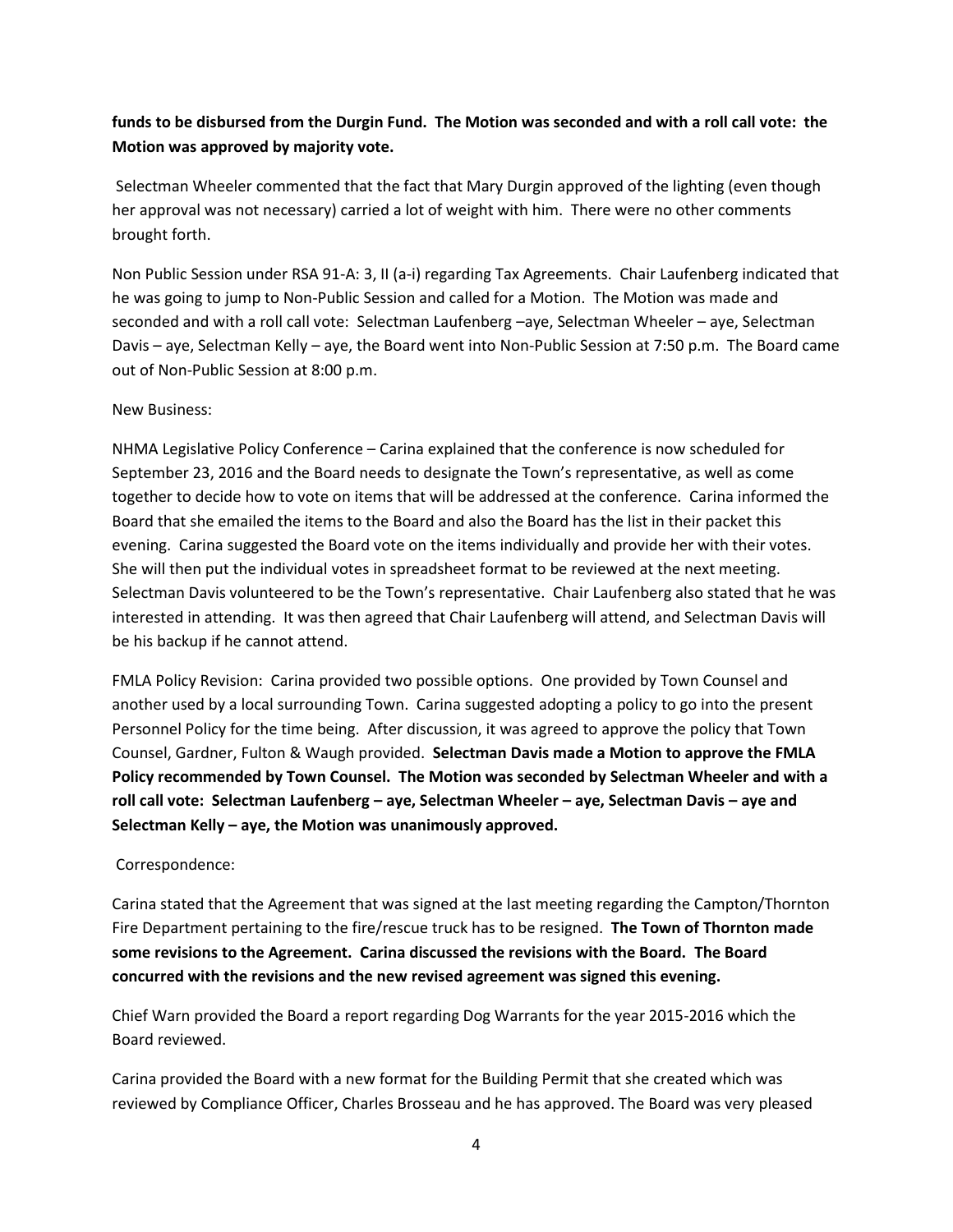with the format and agreed to have Carina download the form to the website and to commence using the new format in the Selectmen's Office.

Carina stated she has available the Mad River Stabilization Alternatives Report from the Campton Village District for their well heads and the Mad River Project. Carina stated she could scan the report for any interested members. The Board inquired if there was anything in the report they should be concerned about and the question was raised as to who is funding the project? Carina will reach out to Jane Kellogg who provided the report to her to inquire on funding.

Carina stated she had good news that a letter of compliance was received from NH DES regarding the Campton Village Precinct. She informed the Board that the Precinct has now hired a licensed water operator, Rob Burhoe, to do some contract work for them.

DES notified Carina by email that they are holding a public water operator class. Discussion ensued again on the need to start thinking about a Public Works Department as suggested by Chair Laufenberg previously. At present, the Board decided not to have any employee participate in the class at this time, as there is no job description in place for this position. The Board certainly acknowledged the need and will revisit this discussion for a future date.

Carina informed the Board that she met with Bob Welsh and Kathy Rodgers regarding Beebe River and there seems to be questions as to ownership, regulations and responsibilities. A brief discussion of ownership ensued this evening. Carina expressed that there are some discrepancies that have come up since the meeting with the Board, and she felt another meeting will be necessary. Carina tentatively set the meeting for September 26, 2016.

Northway Bank sent notice that the Cemetery Fund fixed rate CD is maturing and Mary Durgin would like to know what the Board would like to do with the funds**. Discussion ensued and it was agreed to just hold it in a savings account at present until a Trust Fund can be arranged.** 

**Carina also mentioned that Fire Chief Dan Defosses has a credit card for the Fire Department and she asked Chief Defosses how he managed to acquire a card without having a Social Security number attached to it. He explained that the account was opened naming the account credit/debit card. No Social Security numbers were necessary. Carina explained that the Town already has an account opened that is named Credit Card. Carina suggested possibly depositing \$1,000.00 into that account to use for convenience for small Town purchases rather than employees having to use their own personal credit card for these purchases and then get reimbursed. Carina stated that Mary Durgin was in agreement as long as the Board concurred. The Board concurred.** 

North Country Public Safety Foundation is looking for recommendations for nominations for their Life Time Achievement Award awarded to law enforcement, firefighters and EMTs. Please submit recommendations to Carina by September 9, 2016.

Board Concerns and Directives: Chair Laufenberg inquired of each Board member. Chair Laufenberg called on Selectman Kelly who inquired if there were any problems with the website as an individual